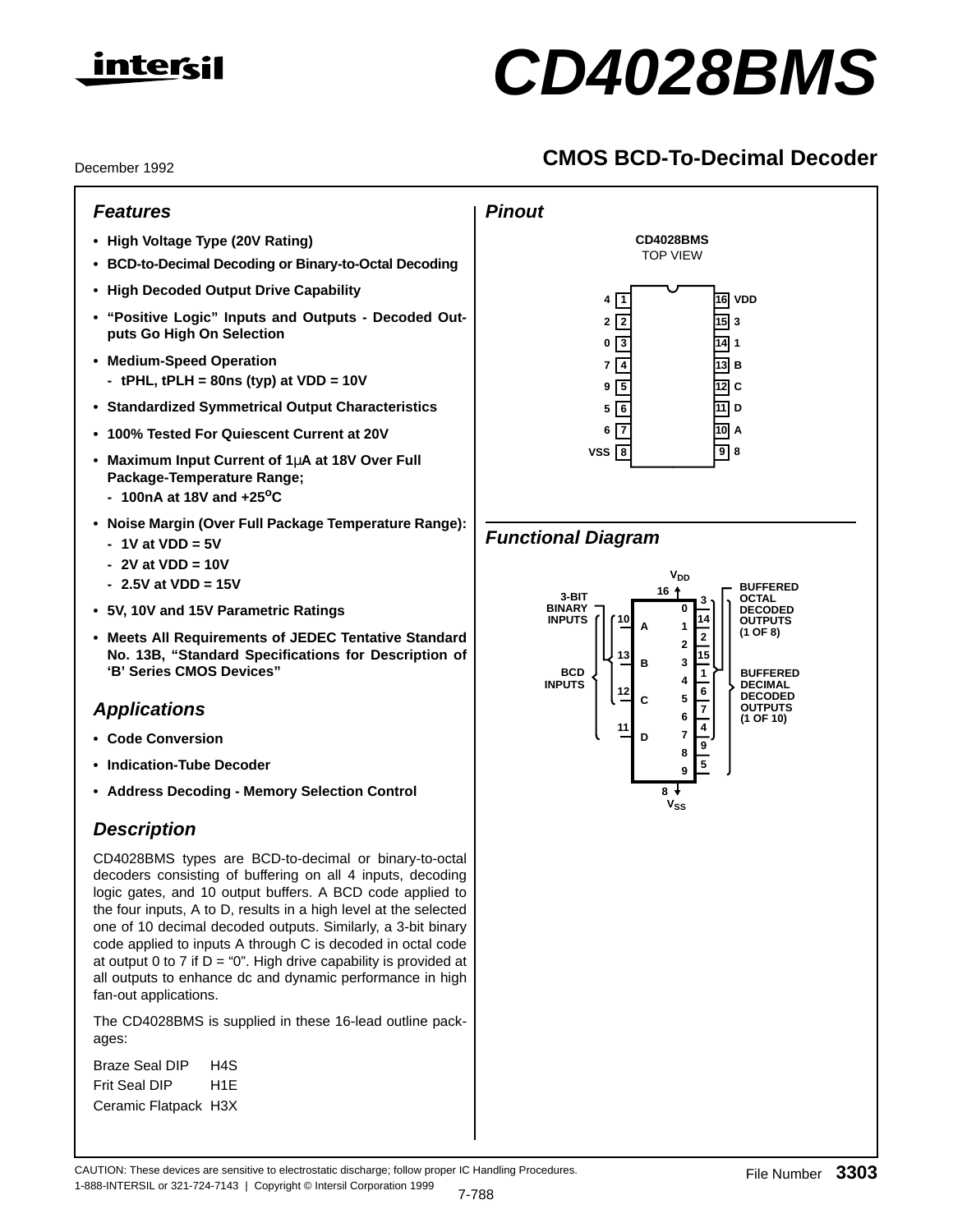#### Absolute Maximum Ratings **Reliability Information**

| (Voltage Referenced to VSS Terminals)                                |  |
|----------------------------------------------------------------------|--|
|                                                                      |  |
|                                                                      |  |
| Operating Temperature Range55°C to +125°C                            |  |
| Package Types D, F, K, H                                             |  |
|                                                                      |  |
| Lead Temperature (During Soldering)  +265°C                          |  |
| At Distance $1/16 \pm 1/32$ lnch (1.59mm $\pm$ 0.79mm) from case for |  |
| 10s Maximum                                                          |  |

| Thermal Resistance                                                          | $\Theta_{\sf ia}$ |                                                 |
|-----------------------------------------------------------------------------|-------------------|-------------------------------------------------|
| Ceramic DIP and FRIT Package                                                | 80°C/W            | $\frac{\theta_{\rm jc}}{20^{\circ} \text{C/W}}$ |
| Flatpack Package                                                            | 70°C/W            | $20^{\circ}$ C/W                                |
| Maximum Package Power Dissipation (PD) at +125°C                            |                   |                                                 |
| For TA = $-55^{\circ}$ C to $+100^{\circ}$ C (Package Type D, F, K)500mW    |                   |                                                 |
| For TA = $+100^{\circ}$ C to $+125^{\circ}$ C (Package Type D, F, K) Derate |                   |                                                 |
|                                                                             |                   | Linearity at 12mW/ <sup>o</sup> C to 200mW      |
| Device Dissipation per Output Transistor 100mW                              |                   |                                                 |
|                                                                             |                   |                                                 |

For TA = Full Package Temperature Range (All Package Types) Junction Temperature . . . . . . . . . . . . . . . . . . . . . . . . . . . . . . +175oC

|                                |                    |                                             |             | <b>GROUP A</b>   |                                                             | <b>LIMITS</b>            |                |              |
|--------------------------------|--------------------|---------------------------------------------|-------------|------------------|-------------------------------------------------------------|--------------------------|----------------|--------------|
| <b>PARAMETER</b>               | <b>SYMBOL</b>      | <b>CONDITIONS (NOTE 1)</b>                  |             | <b>SUBGROUPS</b> | <b>TEMPERATURE</b>                                          | <b>MIN</b>               | <b>MAX</b>     | <b>UNITS</b> |
| <b>Supply Current</b>          | <b>IDD</b>         | $VDD = 20V$ , $VIN = VDD$ or $GND$          |             | $\mathbf{1}$     | $+25^{\circ}$ C                                             | $\Box$                   | 10             | μA           |
|                                |                    |                                             |             | $\overline{2}$   | +125 $\mathrm{^{\circ}C}$                                   |                          | 1000           | μA           |
|                                |                    | $VDD = 18V$ , $VIN = VDD$ or $GND$          |             | 3                | $-55^{\circ}$ C                                             |                          | 10             | μA           |
| Input Leakage Current          | IIL                | $VIN = VDD$ or $GND$                        | $VDD = 20$  | $\mathbf{1}$     | $+25^{\circ}$ C                                             | $-100$                   |                | nA           |
|                                |                    |                                             |             | $\mathbf{2}$     | +125 $\mathrm{^{\circ}C}$                                   | $-1000$                  | $\blacksquare$ | пA           |
|                                |                    |                                             | $VDD = 18V$ | 3                | $-55^{\circ}$ C                                             | $-100$                   |                | пA           |
| Input Leakage Current          | <b>IIH</b>         | $VIN = VDD$ or $GND$                        | $VDD = 20$  | $\mathbf{1}$     | $+25^{\circ}$ C                                             |                          | 100            | nA           |
|                                |                    |                                             |             | $\overline{2}$   | +125 $\mathrm{^{\circ}C}$                                   | $\blacksquare$           | 1000           | пA           |
|                                |                    |                                             | $VDD = 18V$ | 3                | $-55^{\circ}$ C                                             | $\overline{a}$           | 100            | nA           |
| Output Voltage                 | VOL <sub>15</sub>  | VDD = 15V, No Load                          |             | 1, 2, 3          | +25°C, +125°C, -55°C                                        | $\overline{a}$           | 50             | mV           |
| Output Voltage                 | VOH <sub>15</sub>  | $VDD = 15V$ , No Load (Note 3)              |             | 1, 2, 3          | +25°C, +125°C, -55°C                                        | 14.95                    |                | $\vee$       |
| Output Current (Sink)          | IOL5               | $VDD = 5V$ , $VOUT = 0.4V$                  |             | $\mathbf{1}$     | $+25^{\circ}$ C                                             | 0.53                     | $\blacksquare$ | mA           |
| Output Current (Sink)          | <b>IOL10</b>       | $VDD = 10V$ , $VOUT = 0.5V$                 |             | $\mathbf{1}$     | $+25^{\circ}$ C                                             | 1.4                      | ÷.             | mA           |
| Output Current (Sink)          | IOL <sub>15</sub>  | $VDD = 15V$ , $VOUT = 1.5V$                 |             | $\mathbf{1}$     | $+25^{\circ}$ C                                             | 3.5                      | $\overline{a}$ | mA           |
| Output Current (Source)        | IOH5A              | $VDD = 5V$ , $VOUT = 4.6V$                  |             | $\mathbf{1}$     | $+25^{\circ}$ C                                             |                          | $-0.53$        | mA           |
| Output Current (Source)        | IOH <sub>5</sub> B | $VDD = 5V$ , $VOUT = 2.5V$                  |             | $\mathbf{1}$     | $+25^{\circ}$ C                                             | $\blacksquare$           | $-1.8$         | mA           |
| Output Current (Source)        | <b>IOH10</b>       | $VDD = 10V$ , $VOUT = 9.5V$                 |             | $\mathbf{1}$     | $+25^{\circ}$ C                                             | $\overline{\phantom{a}}$ | $-1.4$         | mA           |
| Output Current (Source)        | IOH <sub>15</sub>  | $VDD = 15V$ , $VOUT = 13.5V$                |             | $\mathbf{1}$     | $+25^{\circ}$ C                                             | $\mathbf{r}$             | $-3.5$         | mA           |
| N Threshold Voltage            | <b>VNTH</b>        | $VDD = 10V$ , $ISS = -10\mu A$              |             | $\mathbf{1}$     | $+25^{\circ}$ C                                             | $-2.8$                   | $-0.7$         | $\vee$       |
| P Threshold Voltage            | <b>VPTH</b>        | $VSS = 0V$ , $IDD = 10\mu A$                |             | $\mathbf{1}$     | $+25^{\circ}$ C                                             | 0.7                      | 2.8            | $\vee$       |
| Functional                     | F                  | $VDD = 2.8V$ , $VIN = VDD$ or $GND$         |             | $\overline{7}$   | $+25^{\circ}$ C                                             | VOH >                    | VOL <          | $\vee$       |
|                                |                    | VDD = 20V, VIN = VDD or GND                 |             | $\overline{7}$   | $+25^{\circ}$ C                                             | VDD/2                    | VDD/2          |              |
|                                |                    | $VDD = 18V$ , $VIN = VDD$ or $GND$          |             | 8A               | $+125$ <sup>o</sup> C                                       |                          |                |              |
|                                |                    | $VDD = 3V$ , $VIN = VDD$ or $GND$           |             | 8B               | $-55^{\circ}$ C                                             |                          |                |              |
| Input Voltage Low<br>(Note 2)  | VIL                | $VDD = 5V$ , $VOH > 4.5V$ , $VOL < 0.5V$    |             | 1, 2, 3          | +25°C, +125°C, -55°C                                        | $\blacksquare$           | 1.5            | $\vee$       |
| Input Voltage High<br>(Note 2) | <b>VIH</b>         | $VDD = 5V$ , $VOH > 4.5V$ , $VOL < 0.5V$    |             | 1, 2, 3          | +25°C, +125°C, -55°C                                        | 3.5                      | $\blacksquare$ | $\vee$       |
| Input Voltage Low<br>(Note 2)  | VIL                | VDD = 15V, VOH > 13.5V,<br>VOL < 1.5V       |             | 1, 2, 3          | +25 <sup>o</sup> C, +125 <sup>o</sup> C, -55 <sup>o</sup> C |                          | 4              | $\vee$       |
| Input Voltage High<br>(Note 2) | <b>VIH</b>         | $VDD = 15V$ , $VOH > 13.5V$ ,<br>VOL < 1.5V |             | 1, 2, 3          | +25°C, +125°C, -55°C                                        | 11                       | $\blacksquare$ | $\vee$       |

NOTES: 1. All voltages referenced to device GND, 100% testing being 3. For accuracy, voltage is measured differentially to VDD. Limit implemented. is 0.050V max.

2. Go/No Go test with limits applied to inputs.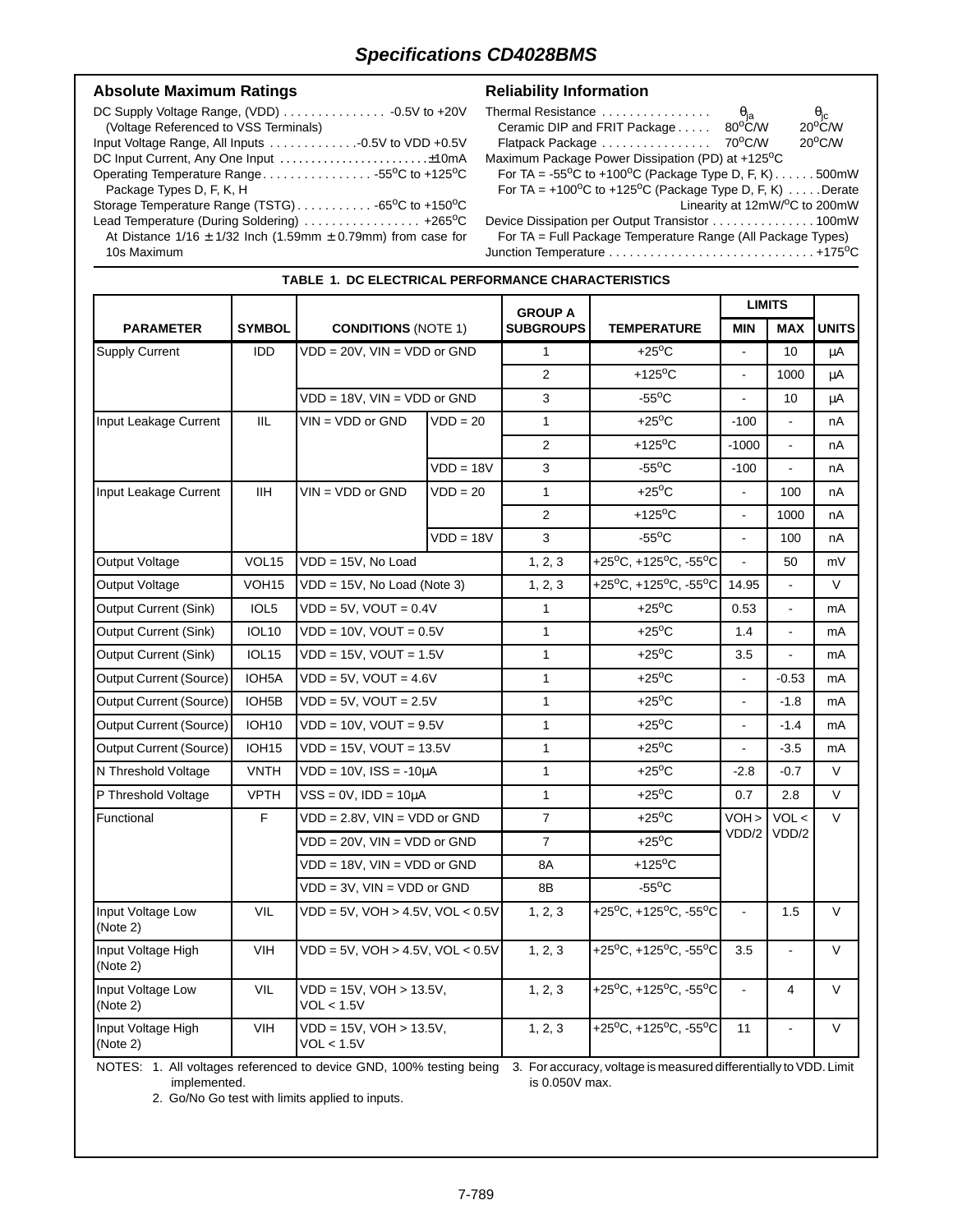|                        | TADLE 2. AU ELEUTRIUAL FERFURMANUE UNARAUTERISTIUS |                                 |                  |                                         |            |               |              |  |  |  |  |
|------------------------|----------------------------------------------------|---------------------------------|------------------|-----------------------------------------|------------|---------------|--------------|--|--|--|--|
|                        |                                                    |                                 | <b>GROUP A</b>   |                                         |            | <b>LIMITS</b> |              |  |  |  |  |
| <b>PARAMETER</b>       | <b>SYMBOL</b>                                      | <b>CONDITIONS (NOTE 1, 2)</b>   | <b>SUBGROUPS</b> | <b>TEMPERATURE</b>                      | <b>MIN</b> | <b>MAX</b>    | <b>UNITS</b> |  |  |  |  |
| Propagation Delay      | <b>TPHL</b>                                        | $VDD = 5V$ . $VIN = VDD$ or GND | 9                | $+25^{\circ}$ C                         |            | 350           | ns           |  |  |  |  |
|                        | TPLH                                               |                                 | 10.11            | +125 <sup>o</sup> C. -55 <sup>o</sup> C |            | 473           | ns           |  |  |  |  |
| <b>Transition Time</b> | TTHL<br>$VDD = 5V$ , $VIN = VDD$ or $GND$          |                                 | 9                | $+25^{\circ}$ C                         |            | 200           | ns           |  |  |  |  |
|                        | <b>TTLH</b>                                        |                                 | 10.11            | +125 <sup>o</sup> C. -55 <sup>o</sup> C |            | 270           | ns           |  |  |  |  |

#### **TABLE 2. AC ELECTRICAL PERFORMANCE CHARACTERISTICS**

#### NOTES:

1. CL = 50pF, RL = 200K, Input TR, TF < 20ns.

2. -55°C and +125°C limits guaranteed, 100% testing being implemented.

|                                |                    |                                       |              |                                                             |                | <b>LIMITS</b>  |              |
|--------------------------------|--------------------|---------------------------------------|--------------|-------------------------------------------------------------|----------------|----------------|--------------|
| <b>PARAMETER</b>               | <b>SYMBOL</b>      | <b>CONDITIONS</b>                     | <b>NOTES</b> | <b>TEMPERATURE</b>                                          | <b>MIN</b>     | <b>MAX</b>     | <b>UNITS</b> |
| <b>Supply Current</b>          | <b>IDD</b>         | $VDD = 5V$ , $VIN = VDD$ or $GND$     | 1, 2         | $-55^{\circ}$ C, $+25^{\circ}$ C                            |                | 5              | μA           |
|                                |                    |                                       |              | $+125$ <sup>o</sup> C                                       | $\blacksquare$ | 150            | μA           |
|                                |                    | $VDD = 10V$ , $VIN = VDD$ or GND      | 1, 2         | $-55^{\circ}$ C, $+25^{\circ}$ C                            | $\blacksquare$ | 10             | μA           |
|                                |                    |                                       |              | $+125^{\circ}$ C                                            | $\overline{a}$ | 300            | μA           |
|                                |                    | $VDD = 15V$ , $VIN = VDD$ or $GND$    | 1, 2         | $-55^{\circ}$ C, $+25^{\circ}$ C                            |                | 10             | μA           |
|                                |                    |                                       |              | $+125^{\circ}$ C                                            | $\overline{a}$ | 600            | μA           |
| Output Voltage                 | <b>VOL</b>         | $VDD = 5V$ , No Load                  | 1, 2         | $+25^{\circ}C, +125^{\circ}C,$<br>$-55^{\circ}$ C           | $\blacksquare$ | 50             | mV           |
| <b>Output Voltage</b>          | <b>VOL</b>         | $VDD = 10V$ , No Load                 | 1, 2         | +25 $^{\circ}$ C, +125 $^{\circ}$ C,<br>$-55^{\circ}$ C     | $\blacksquare$ | 50             | mV           |
| Output Voltage                 | <b>VOH</b>         | $VDD = 5V$ , No Load                  | 1, 2         | +25 <sup>o</sup> C, +125 <sup>o</sup> C,<br>$-55^{\circ}$ C | 4.95           | $\blacksquare$ | V            |
| Output Voltage                 | <b>VOH</b>         | $VDD = 10V$ , No Load                 | 1, 2         | +25 $^{\circ}$ C, +125 $^{\circ}$ C,<br>$-55^{\circ}$ C     | 9.95           | $\sim$         | $\vee$       |
| Output Current (Sink)          | IOL5               | $VDD = 5V$ , $VOUT = 0.4V$            | 1, 2         | $+125$ <sup>o</sup> C                                       | 0.36           |                | mA           |
|                                |                    |                                       |              | $-55^{\circ}$ C                                             | 0.64           | $\overline{a}$ | mA           |
| Output Current (Sink)          | <b>IOL10</b>       | $VDD = 10V$ , $VOUT = 0.5V$           | 1, 2         | $+125$ <sup>o</sup> C                                       | 0.9            | $\blacksquare$ | mA           |
|                                |                    |                                       |              | $-55^{\circ}$ C                                             | 1.6            |                | mA           |
| Output Current (Sink)          | IOL <sub>15</sub>  | $VDD = 15V$ , $VOUT = 1.5V$           | 1, 2         | $+125$ <sup>o</sup> C                                       | 2.4            |                | mA           |
|                                |                    |                                       |              | $-55^{\circ}$ C                                             | 4.2            | ä,             | mA           |
| <b>Output Current (Source)</b> | IOH <sub>5</sub> A | $VDD = 5V$ , $VOUT = 4.6V$            | 1, 2         | $+125$ <sup>o</sup> C                                       | ä,             | $-0.36$        | mA           |
|                                |                    |                                       |              | $-55^{\circ}$ C                                             |                | $-0.64$        | mA           |
| <b>Output Current (Source)</b> | IOH <sub>5</sub> B | $VDD = 5V$ , $VOUT = 2.5V$            | 1, 2         | $+125$ <sup>o</sup> C                                       | $\overline{a}$ | $-1.15$        | mA           |
|                                |                    |                                       |              | $-55^{\circ}$ C                                             | $\overline{a}$ | $-2.0$         | mA           |
| <b>Output Current (Source)</b> | <b>IOH10</b>       | $VDD = 10V$ , $VOUT = 9.5V$           | 1, 2         | $+125^{\circ}$ C                                            | $\overline{a}$ | $-0.9$         | mA           |
|                                |                    |                                       |              | $-55^{\circ}$ C                                             | $\blacksquare$ | $-1.6$         | mA           |
| <b>Output Current (Source)</b> | <b>IOH15</b>       | $VDD = 15V$ , $VOUT = 13.5V$          | 1, 2         | $+125$ <sup>o</sup> C                                       | $\blacksquare$ | $-2.4$         | mA           |
|                                |                    |                                       |              | $-55^{\circ}$ C                                             | $\omega$       | $-4.2$         | mA           |
| <b>Input Voltage Low</b>       | VIL                | $VDD = 10V$ , $VOH > 9V$ , $VOL < 1V$ | 1, 2         | +25 $^{\circ}$ C, +125 $^{\circ}$ C,<br>$-55^{\circ}$ C     |                | 3              | $\vee$       |
| Input Voltage High             | <b>VIH</b>         | $VDD = 10V$ , $VOH > 9V$ , $VOL < 1V$ | 1, 2         | +25 $^{\circ}$ C, +125 $^{\circ}$ C,<br>$-55^{\circ}$ C     | $\overline{7}$ | $\overline{a}$ | $\vee$       |

### **TABLE 3. ELECTRICAL PERFORMANCE CHARACTERISTICS**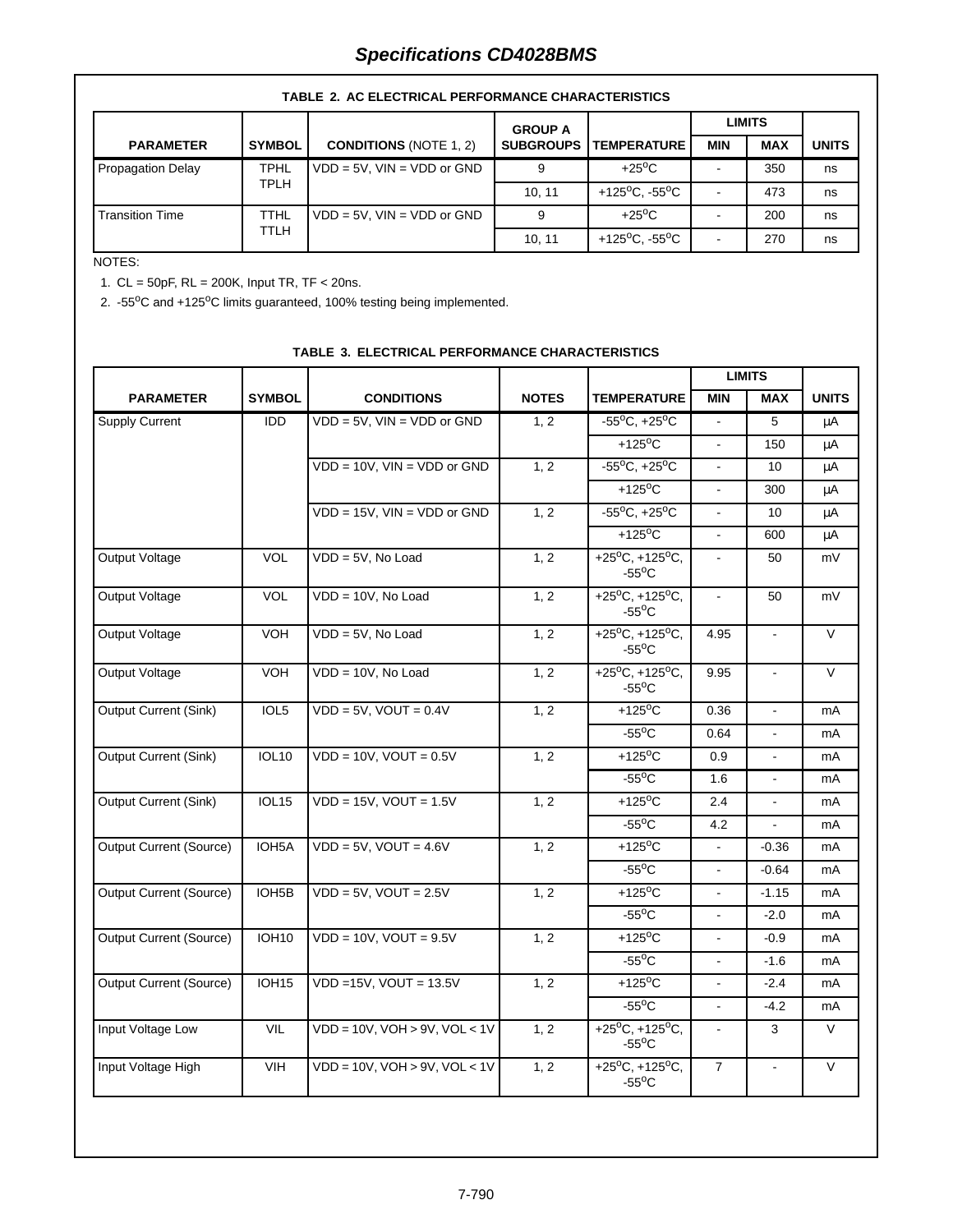# **Specifications CD4028BMS**

|                                         |               |                   |              |                    | <b>LIMITS</b> |            |              |  |  |  |
|-----------------------------------------|---------------|-------------------|--------------|--------------------|---------------|------------|--------------|--|--|--|
| <b>PARAMETER</b>                        | <b>SYMBOL</b> | <b>CONDITIONS</b> | <b>NOTES</b> | <b>TEMPERATURE</b> | <b>MIN</b>    | <b>MAX</b> | <b>UNITS</b> |  |  |  |
| <b>TPHL</b><br><b>Propagation Delay</b> |               | $VDD = 10V$       | 1, 2, 3      | $+25^{\circ}$ C    |               | 160        | ns           |  |  |  |
|                                         | TPLH          | $VDD = 15V$       | 1, 2, 3      | $+25^{\circ}$ C    |               | 120        | ns           |  |  |  |
| <b>Transition Time</b>                  | TTHL          | $VDD = 10V$       | 1, 2, 3      | $+25^{\circ}$ C    |               | 100        | ns           |  |  |  |
|                                         | <b>TTLH</b>   | $VDD = 15V$       | 1, 2, 3      | $+25^{\circ}$ C    |               | 80         | ns           |  |  |  |
| Input Capacitance                       | CIN.          |                   | 1, 2         | $+25^{\circ}$ C    |               | 7.5        | pF           |  |  |  |

#### **TABLE 3. ELECTRICAL PERFORMANCE CHARACTERISTICS (Continued)**

NOTES:

1. All voltages referenced to device GND.

2. The parameters listed on Table 3 are controlled via design or process and are not directly tested. These parameters are characterized on initial design release and upon design changes which would affect these characteristics.

3. CL = 50pF, RL = 200K, Input TR, TF < 20ns.

#### **TABLE 4. POST IRRADIATION ELECTRICAL PERFORMANCE CHARACTERISTICS**

|                               |                     |                                    |              |                    |            | <b>LIMITS</b>                     |              |
|-------------------------------|---------------------|------------------------------------|--------------|--------------------|------------|-----------------------------------|--------------|
| <b>PARAMETER</b>              | <b>SYMBOL</b>       | <b>CONDITIONS</b>                  | <b>NOTES</b> | <b>TEMPERATURE</b> | <b>MIN</b> | <b>MAX</b>                        | <b>UNITS</b> |
| <b>Supply Current</b>         | <b>IDD</b>          | $VDD = 20V$ , $VIN = VDD$ or $GND$ | 1, 4         | $+25^{\circ}$ C    |            | 25                                | μA           |
| N Threshold Voltage           | VNTH                | $VDD = 10V$ , $ISS = -10\mu A$     | 1, 4         |                    | $-2.8$     | $-0.2$                            | $\vee$       |
| N Threshold Voltage<br>Delta  | $\Delta$ VTN        | $VDD = 10V$ , $ISS = -10\mu A$     | 1, 4         | $+25^{\circ}$ C    |            | $+1$                              | $\vee$       |
| P Threshold Voltage           | <b>VTP</b>          | $VSS = 0V$ , $IDD = 10\mu A$       | 1, 4         | $+25^{\circ}$ C    | 0.2        | 2.8                               | $\vee$       |
| P Threshold Voltage<br>Delta  | $\triangle VTP$     | $VSS = 0V$ , $IDD = 10\mu A$       | 1, 4         | $+25^{\circ}$ C    |            | $+1$                              | $\vee$       |
| Functional                    | F.                  | $VDD = 18V$ , $VIN = VDD$ or $GND$ |              | $+25^{\circ}$ C    | $VOH$ >    | VOL <                             | $\vee$       |
|                               |                     | $VDD = 3V$ , $VIN = VDD$ or $GND$  |              |                    | VDD/2      | VDD/2                             |              |
| <b>Propagation Delay Time</b> | <b>TPHL</b><br>TPLH | $VDD = 5V$                         | 1, 2, 3, 4   | $+25^{\circ}$ C    |            | 1.35x<br>$+25^{\circ}$ C<br>Limit | ns           |

NOTES: 1. All voltages referenced to device GND.

3. See Table 2 for  $+25^{\circ}$ C limit.

2. CL = 50pF, RL = 200K, Input TR, TF < 20ns.

4. Read and Record

#### **TABLE 5. BURN-IN AND LIFE TEST DELTA PARAMETERS +25OC**

| <b>PARAMETER</b>        | <b>SYMBOL</b> | <b>DELTA LIMIT</b>           |
|-------------------------|---------------|------------------------------|
| Supply Current - MSI-2  | IDD           | $\pm$ 1.0 $\mu$ A            |
| Output Current (Sink)   | IOL5          | $\pm$ 20% x Pre-Test Reading |
| Output Current (Source) | IOH5A         | $\pm$ 20% x Pre-Test Reading |

#### **TABLE 6. APPLICABLE SUBGROUPS**

| <b>CONFORMANCE GROUP</b>      | MIL-STD-883<br><b>METHOD</b> | <b>GROUP A SUBGROUPS</b> | <b>READ AND RECORD</b> |
|-------------------------------|------------------------------|--------------------------|------------------------|
| Initial Test (Pre Burn-In)    | 100% 5004                    | 1, 7, 9                  | IDD, IOL5, IOH5A       |
| Interim Test 1 (Post Burn-In) | 100% 5004                    | 1, 7, 9                  | IDD, IOL5, IOH5A       |
| Interim Test 2 (Post Burn-In) | 100% 5004                    | 1, 7, 9                  | IDD, IOL5, IOH5A       |
| PDA (Note 1)                  | 100% 5004                    | 1, 7, 9, Deltas          |                        |
| Interim Test 3 (Post Burn-In) | 100% 5004                    | 1, 7, 9                  | IDD, IOL5, IOH5A       |
| PDA (Note 1)                  | 100% 5004                    | 1, 7, 9, Deltas          |                        |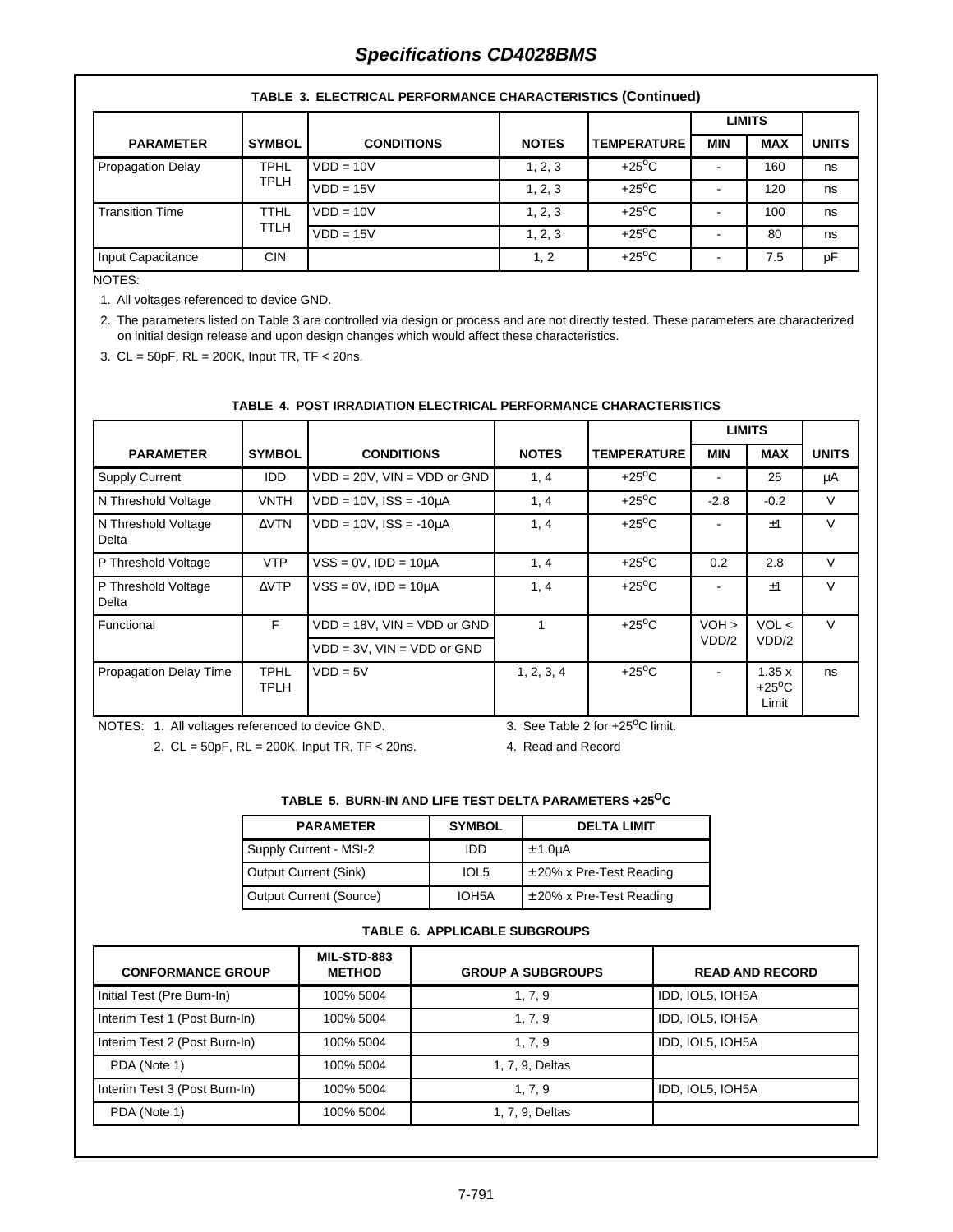# Final Test 100% 5004 2, 3, 8A, 8B, 10, 11 Group A **Sample 5005** 1, 2, 3, 7, 8A, 8B, 9, 10, 11 Group B Subgroup B-5 | Sample 5005 | 1, 2, 3, 7, 8A, 8B, 9, 10, 11, Deltas | Subgroups 1, 2, 3, 9, 10, 11 Subgroup B-6 Sample 5005 1, 7, 9 Group D Sample 5005 1, 2, 3, 8A, 8B, 9 Subgroups 1, 2 3 **CONFORMANCE GROUP MIL-STD-883** GROUP A SUBGROUPS READ AND RECORD

#### **TABLE 6. APPLICABLE SUBGROUPS (Continued)**

NOTE: 1. 5% Parameteric, 3% Functional; Cumulative for Static 1 and 2.

#### **TABLE 7. TOTAL DOSE IRRADIATION**

|                           | <b>MIL-STD-883</b> |                  | <b>TEST</b>       | <b>READ AND RECORD</b> |                   |  |
|---------------------------|--------------------|------------------|-------------------|------------------------|-------------------|--|
| <b>CONFORMANCE GROUPS</b> | <b>METHOD</b>      | <b>PRE-IRRAD</b> | <b>POST-IRRAD</b> | <b>PRE-IRRAD</b>       | <b>POST-IRRAD</b> |  |
| Group E Subgroup 2        | 5005               | 1, 7, 9          | Table 4           | 1.9                    | Table 4           |  |

#### **TABLE 8. BURN-IN AND IRRADIATION TEST CONNECTIONS**

|                            |                    |               |               |                    | <b>OSCILLATOR</b> |       |  |
|----------------------------|--------------------|---------------|---------------|--------------------|-------------------|-------|--|
| <b>FUNCTION</b>            | <b>OPEN</b>        | <b>GROUND</b> | <b>VDD</b>    | $9V \pm -0.5V$     | 50kHz             | 25kHz |  |
| Static Burn-In 1<br>Note 1 | $1 - 7, 9, 14, 15$ | $8, 10 - 13$  | 16            |                    |                   |       |  |
| Static Burn-In 2<br>Note 1 | $1 - 7, 9, 14, 15$ | 8             | $10 - 13, 16$ |                    |                   |       |  |
| Dynamic Burn-<br>In Note 1 |                    | 8             | 16            | $1 - 7, 9, 14, 15$ | 10, 12, 13        | 11    |  |
| Irradiation<br>Note 2      | $1 - 7, 9, 14, 15$ | 8             | $10 - 13, 16$ |                    |                   |       |  |

NOTE:

1. Each pin except VDD and GND will have a series resistor of  $10K \pm 5\%$ , VDD =  $18V \pm 0.5V$ 

2. Each pin except VDD and GND will have a series resistor of 47K ± 5%; Group E, Subgroup 2, sample size is 4 dice/wafer, 0 failures,  $VDD = 10V \pm 0.5V$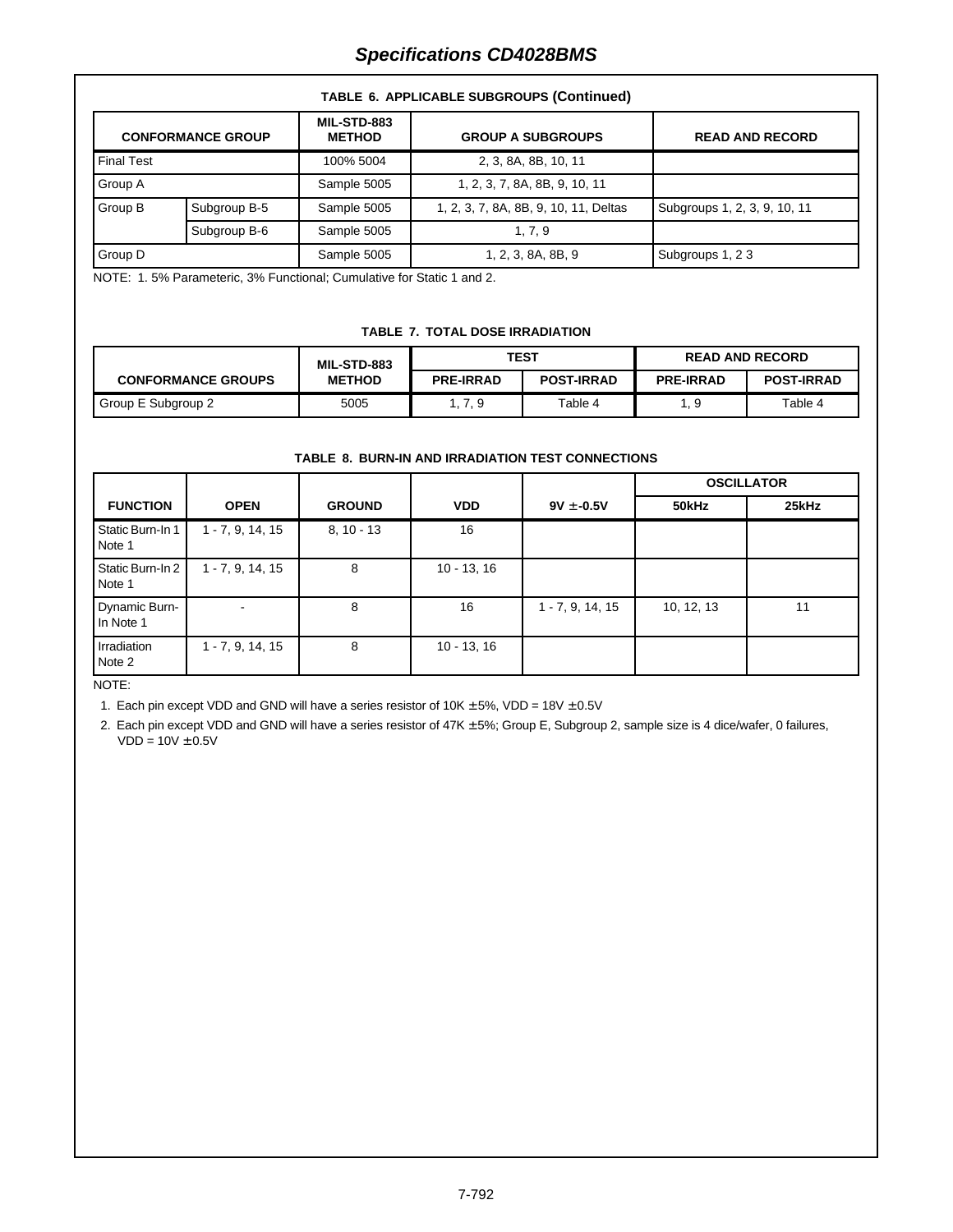**Logic Diagram**



| D        | C                                   | в        | A        | 0        | 1        | $\mathbf{2}$ | 3        | 4        | 5        | 6        | 7        | 8        | 9        |
|----------|-------------------------------------|----------|----------|----------|----------|--------------|----------|----------|----------|----------|----------|----------|----------|
| $\Omega$ | $\Omega$                            | $\Omega$ | $\Omega$ | 1        | $\Omega$ | $\Omega$     | $\Omega$ | $\Omega$ | $\Omega$ | $\Omega$ | $\Omega$ | $\Omega$ | $\Omega$ |
| $\Omega$ | $\Omega$                            | $\Omega$ | 1        | $\Omega$ | 1        | 0            | 0        | 0        | $\Omega$ | 0        | $\Omega$ | 0        | 0        |
| $\Omega$ | 0                                   | 1        | 0        | 0        | $\Omega$ | 1            | 0        | 0        | $\Omega$ | 0        | 0        | 0        | 0        |
| $\Omega$ | 0                                   | 1        | 1        | 0        | $\Omega$ | 0            | 1        | 0        | 0        | 0        | 0        | 0        | 0        |
| $\Omega$ | 1                                   | $\Omega$ | $\Omega$ | 0        | $\Omega$ | $\Omega$     | 0        | 1        | 0        | 0        | $\Omega$ | 0        | 0        |
| $\Omega$ | 1                                   | 0        | 1        | 0        | $\Omega$ | 0            | 0        | 0        | 1        | 0        | 0        | 0        | 0        |
| $\Omega$ | 1                                   | 1        | 0        | 0        | 0        | 0            | 0        | 0        | 0        | 1        | 0        | 0        | 0        |
| 0        | 1                                   | 1        | 1        | 0        | 0        | 0            | 0        | 0        | 0        | 0        | 1        | 0        | 0        |
| 1        | 0                                   | 0        | 0        | 0        | 0        | 0            | 0        | 0        | $\Omega$ | 0        | 0        | 1        | 0        |
| 1        | $\Omega$                            | $\Omega$ | 1        | 0        | 0        | 0            | 0        | 0        | 0        | 0        | 0        | 0        | 1        |
| 1        | $\Omega$                            | 1        | $\Omega$ | $\Omega$ | $\Omega$ | $\Omega$     | $\Omega$ | $\Omega$ | $\Omega$ | $\Omega$ | $\Omega$ | $\Omega$ | $\Omega$ |
| 1        | $\Omega$                            | 1        | 1        | $\Omega$ | $\Omega$ | $\Omega$     | $\Omega$ | $\Omega$ | $\Omega$ | $\Omega$ | $\Omega$ | $\Omega$ | 0        |
| 1        | 1                                   | $\Omega$ | $\Omega$ | $\Omega$ | $\Omega$ | $\Omega$     | $\Omega$ | $\Omega$ | $\Omega$ | $\Omega$ | $\Omega$ | $\Omega$ | 0        |
| 1        | 1                                   | $\Omega$ | 1        | $\Omega$ | $\Omega$ | $\Omega$     | $\Omega$ | $\Omega$ | $\Omega$ | $\Omega$ | $\Omega$ | 0        | 0        |
| 1        | 1                                   | 1        | $\Omega$ | $\Omega$ | $\Omega$ | $\Omega$     | 0        | $\Omega$ | $\Omega$ | $\Omega$ | 0        | 0        | 0        |
| 1        | 1                                   | 1        | 1        | 0        | 0        | 0            | 0        | 0        | 0        | 0        | 0        | 0        | 0        |
|          | $1 = HIGH$ LEVEL<br>$0 =$ LOW LEVEL |          |          |          |          |              |          |          |          |          |          |          |          |

**TABLE 1. TRUTH TABLE**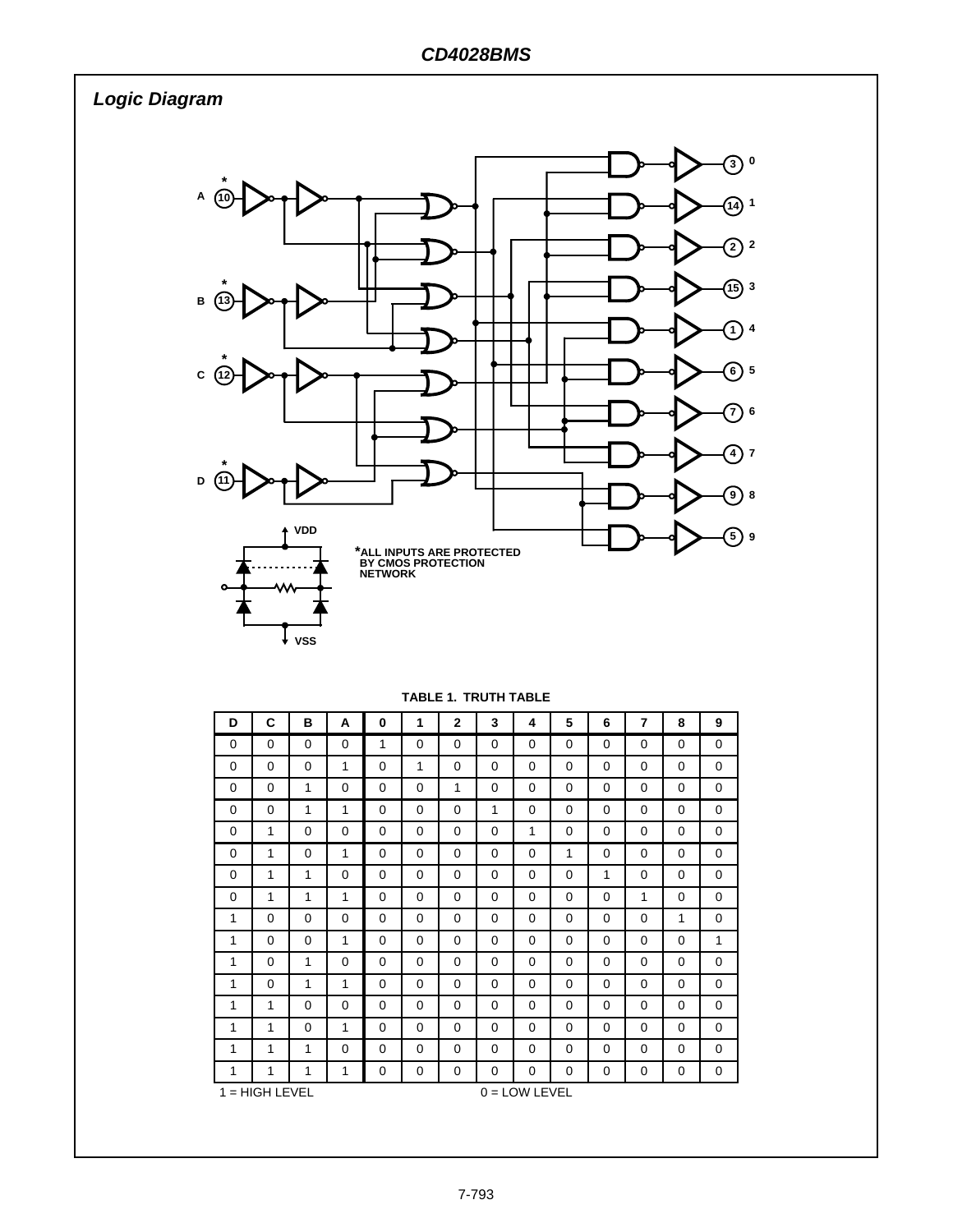#### **Typical Performance Characteristics AMBIENT TEMPERATURE (TA) = +25°C AMBIENT TEMPERATURE (TA) = +25oC** OUTPUT LOW (SINK) CURRENT (IOL) (mA) OUTPUT LOW (SINK) CURRENT (IOL) (mA) **OUTPUT LOW (SINK) CURRENT (IOL) (mA) OUTPUT LOW (SINK) CURRENT (IOL) (mA) 15.0 30 GATE-TO-SOURCE VOLTAGE (VGS) = 15V GATE-TO-SOURCE VOLTAGE (VGS) = 15V 12.5 25 10.0 20 10V 7.5 15 10V 5.0 10 5 2.5 5V 5V 0 5 10 15 0 5 10 15 DRAIN-TO-SOURCE VOLTAGE (VDS) (V) DRAIN-TO-SOURCE VOLTAGE (VDS) (V) FIGURE 1. TYPICAL OUTPUT LOW (SINK) CURRENT FIGURE 2. MINIMUM OUTPUT LOW (SINK) CURRENT CAPACITANCE CAPACITANCE DRAIN-TO-SOURCE VOLTAGE (VDS) (V) AMBIENT TEMPERATURE (TA) = +25°C** DELAY TIME (tPHL, tPLH) (ns) **PROPAGATION DELAY TIME (tPHL, tPLH) (ns) -15 -10 -5 0 0 AMBIENT TEMPERATURE (TA) = +25°C** OUTPUT HIGH (SOURCE) CURRENT (IOH) (mA) **OUTPUT HIGH (SOURCE) CURRENT (IOH) (mA) GATE-TO-SOURCE VOLTAGE (VGS) = -5V 300 -5 250 -10 SUPPLY VOLTAGE (VDD) = 5V 200 -15 -10V 150 -20** PROPAGATION **10V -25 100 -15V 50 -30 15V 0 10 20 30 40 50 60 70 80 90 100 LOAD CAPACITANCE (CL) (pF) FIGURE 3. TYPICAL PROPAGATION DELAY TIME AS A FIGURE 4. TYPICAL OUTPUT HIGH (SOURCE) CURRENT FUNCTION OF LOAD CAPACITANCE CHARACTERISTICS 10<sup>5</sup> AMBIENT TEMPERATURE**  $(T_A) = +25^{\circ}C$ **DRAIN-TO-SOURCE VOLTAGE (VDS) (V) 8 -15 -10 -5 0 6 SUPPLY VOLTAGE 0 4 AMBIENT TEMPERATURE (TA) = +25°C (VDD) = 15V** OUTPUT HIGH (SOURCE) CURRENT (IOH) (mA) **OUTPUT HIGH (SOURCE) CURRENT (IOH) (mA)** POWER DISSIPATION (PD) (LW) **POWER DISSIPATION (PD) (**µ**W) 2 GATE-TO-SOURCE VOLTAGE (VGS) = -5V 10<sup>4</sup> 8 6 -5**  $10V$ **4 2 10V 10<sup>3</sup> 8 6 5V -10V 4 -10 2 10<sup>2</sup>** 50<sub>p</sub> **8 6 -15V CL = 15pF 4 -15 2 10 1 10 10<sup>2</sup> 103 10<sup>4</sup> 10<sup>5</sup>INPUT FREQUENCY (fI) (kHz) FIGURE 5. MINIMUM OUTPUT HIGH (SOURCE) CURRENT FIGURE 6. TYPICAL DYNAMIC POWER DISSIPATION AS A CHARACTERISTICS FUNCTION OF INPUT FREQUENCY**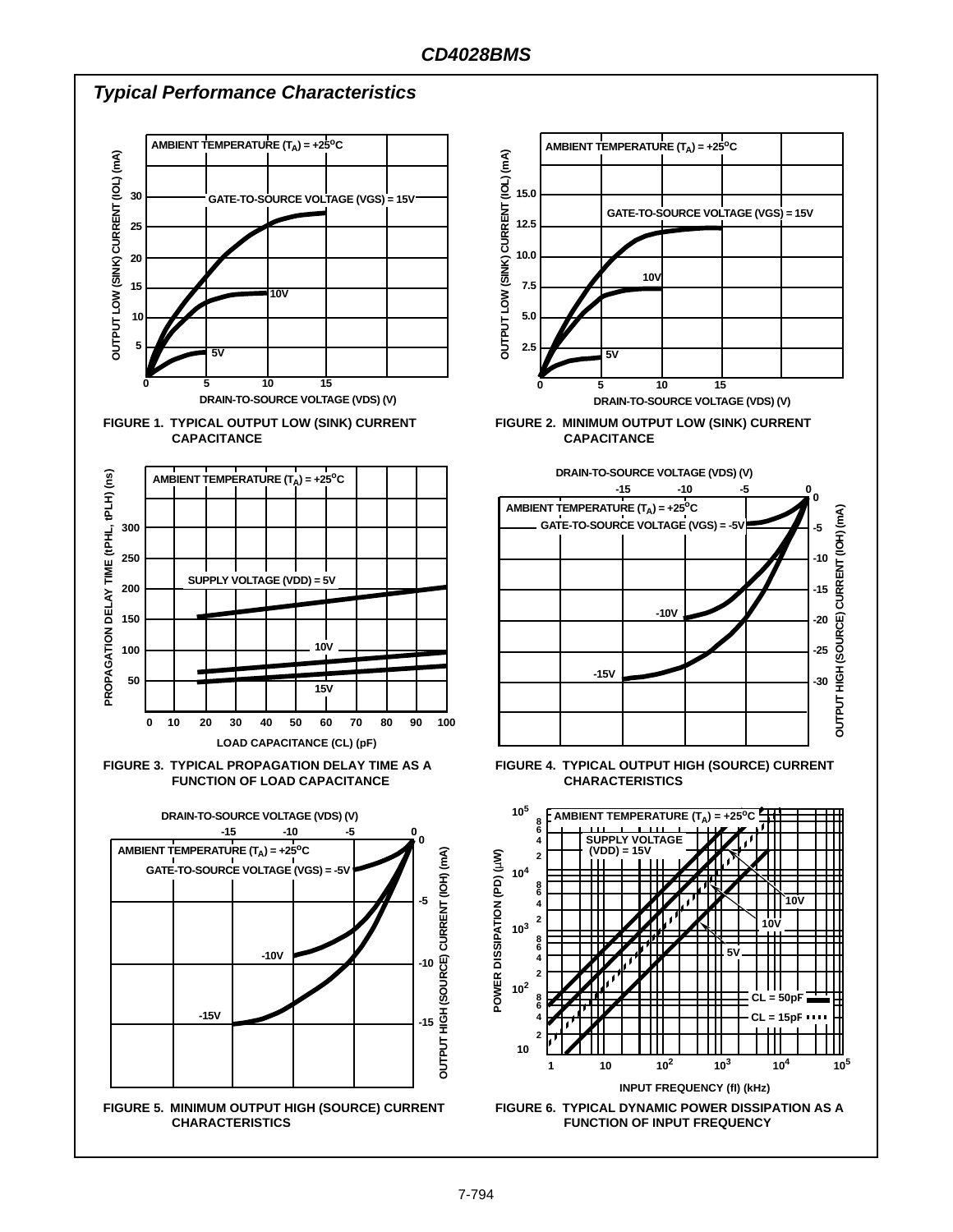

# **Typical Applications**

The circuit shown in Figure 8 converts any 4-bit code to a decimal or hexadecimal code. Table 2 shows a number of codes and the decimal or hexadecimal number in these codes which must be applied to the input terminals of the CD4028BMS to select a particular output. For example: in order to get a high on output number 8 the input must be either an 8 expressed in 4-bit Binary code, a 15 expressed in 4-Bit Gray code, or a 5 expressed in Excess-3 code.



**FIGURE 8. CODE CONVERSION CIRCUIT 16 OUTPUTS**

|               |          |          |          | <b>INPUT CODES</b>             |                 |                |                  |                |                 |                      |   |              |          |          |   |          |          |          |          |          |          |          |    |          |          |
|---------------|----------|----------|----------|--------------------------------|-----------------|----------------|------------------|----------------|-----------------|----------------------|---|--------------|----------|----------|---|----------|----------|----------|----------|----------|----------|----------|----|----------|----------|
| <b>INPUTS</b> |          |          |          | <b>HEXA-</b><br><b>DECIMAL</b> |                 | <b>DECIMAL</b> |                  |                |                 | <b>OUTPUT NUMBER</b> |   |              |          |          |   |          |          |          |          |          |          |          |    |          |          |
| D             | С        | в        | A        | BINARY<br>$4-BT$               | GRAY<br>$4-BIT$ | EXCESS-3       | EXCESS-3<br>GRAY | AIKEN          | $4 - 2 - 2 - 1$ | 0                    | 1 | $\mathbf{2}$ | 3        | 4        | 5 | 6        | 7        | 8        | 9        | 10       | 11       | 12       | 13 | 14       | 15       |
| $\Omega$      | $\Omega$ | 0        | 0        | 0                              | $\Omega$        |                |                  | $\Omega$       | $\Omega$        | 1                    | 0 | $\Omega$     | $\Omega$ | 0        | 0 | $\Omega$ | 0        | $\Omega$ | $\Omega$ | 0        | $\Omega$ | $\Omega$ | 0  | 0        | $\Omega$ |
| $\Omega$      | 0        | $\Omega$ | 1.       | 1                              | 1               |                |                  | 1              |                 | $\Omega$             |   | $\Omega$     | $\Omega$ | 0        | 0 | $\Omega$ | $\Omega$ | $\Omega$ | $\Omega$ | $\Omega$ | $\Omega$ | $\Omega$ | 0  | $\Omega$ | $\Omega$ |
| 0             | 0        | 1        | $\Omega$ | $\overline{2}$                 | 3               |                | 0                | $\overline{2}$ | 2               | 0                    | 0 | 1            | $\Omega$ | $\Omega$ | 0 | 0        | $\Omega$ | 0        | 0        | 0        | $\Omega$ | 0        | 0  | $\Omega$ | $\Omega$ |
| 0             | 0        | 1        | 1        | 3                              | 2               | 0              | 3                | 3              |                 | $\Omega$             | 0 | 0            | 1        | 0        | 0 | 0        | $\Omega$ | 0        | 0        | 0        | $\Omega$ | 0        | 0  | $\Omega$ | $\Omega$ |
| 0             |          | 0        | $\Omega$ | 4                              | 7               | 1              | 4                | 4              |                 | $\Omega$             | 0 | 0            | $\Omega$ |          | 0 | 0        | $\Omega$ | 0        | 0        | 0        | $\Omega$ | 0        | 0  | $\Omega$ | $\Omega$ |
| 0             |          | 0        | 1        | 5                              | 6               | 2              |                  |                | 3               | $\Omega$             | 0 | 0            | $\Omega$ | 0        | 1 | $\Omega$ | 0        | 0        | 0        | 0        | $\Omega$ | 0        | 0  | $\Omega$ | $\Omega$ |
| 0             |          | 1        | 0        | 6                              | 4               | 3              | 1                |                | 4               | $\Omega$             | 0 | 0            | $\Omega$ | 0        | 0 | 1        | 0        | 0        | 0        | $\Omega$ | $\Omega$ | 0        | 0  | 0        | $\Omega$ |
| 0             |          | 1        | 1        | 7                              | 5               | 4              | 2                |                |                 | $\Omega$             | 0 | 0            | $\Omega$ | 0        | 0 | 0        |          | 0        | 0        | $\Omega$ | $\Omega$ | 0        | 0  | 0        | 0        |
|               | $\Omega$ | 0        | $\Omega$ | 8                              | 15              | 5              |                  |                |                 | $\Omega$             | 0 | 0            | $\Omega$ | 0        | 0 | 0        | 0        |          | 0        | 0        | $\Omega$ | 0        | 0  | 0        | $\Omega$ |
|               | 0        | 0        | 1        | 9                              | 14              | 6              |                  |                | 5               | $\Omega$             | 0 | $\Omega$     | $\Omega$ | 0        | 0 | $\Omega$ | 0        | $\Omega$ | 1        | 0        | $\Omega$ | 0        | 0  | 0        | $\Omega$ |
|               | 0        | 1        | 0        | 10                             | 12              | 7              | 9                |                | 6               | 0                    | 0 | 0            | 0        | 0        | 0 | 0        | 0        | 0        | 0        | 1        | 0        | 0        | 0  | 0        | 0        |
|               |          |          |          |                                |                 |                |                  |                |                 |                      |   |              |          |          |   |          |          |          |          |          |          |          |    |          |          |

**TABLE 2. CODE CONVERSION CHART**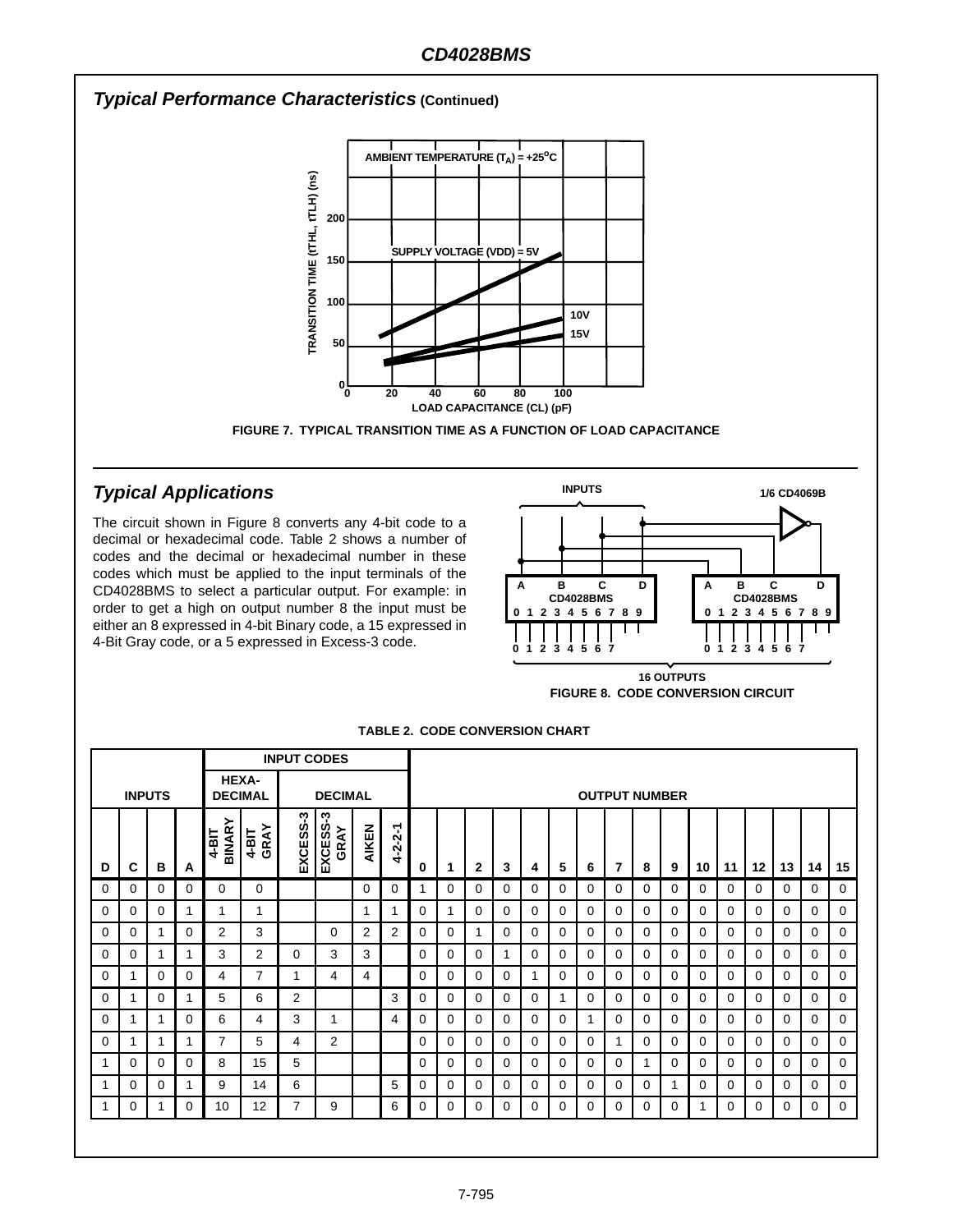# **CD4028BMS**



#### **TABLE 2. CODE CONVERSION CHART (Continued)**